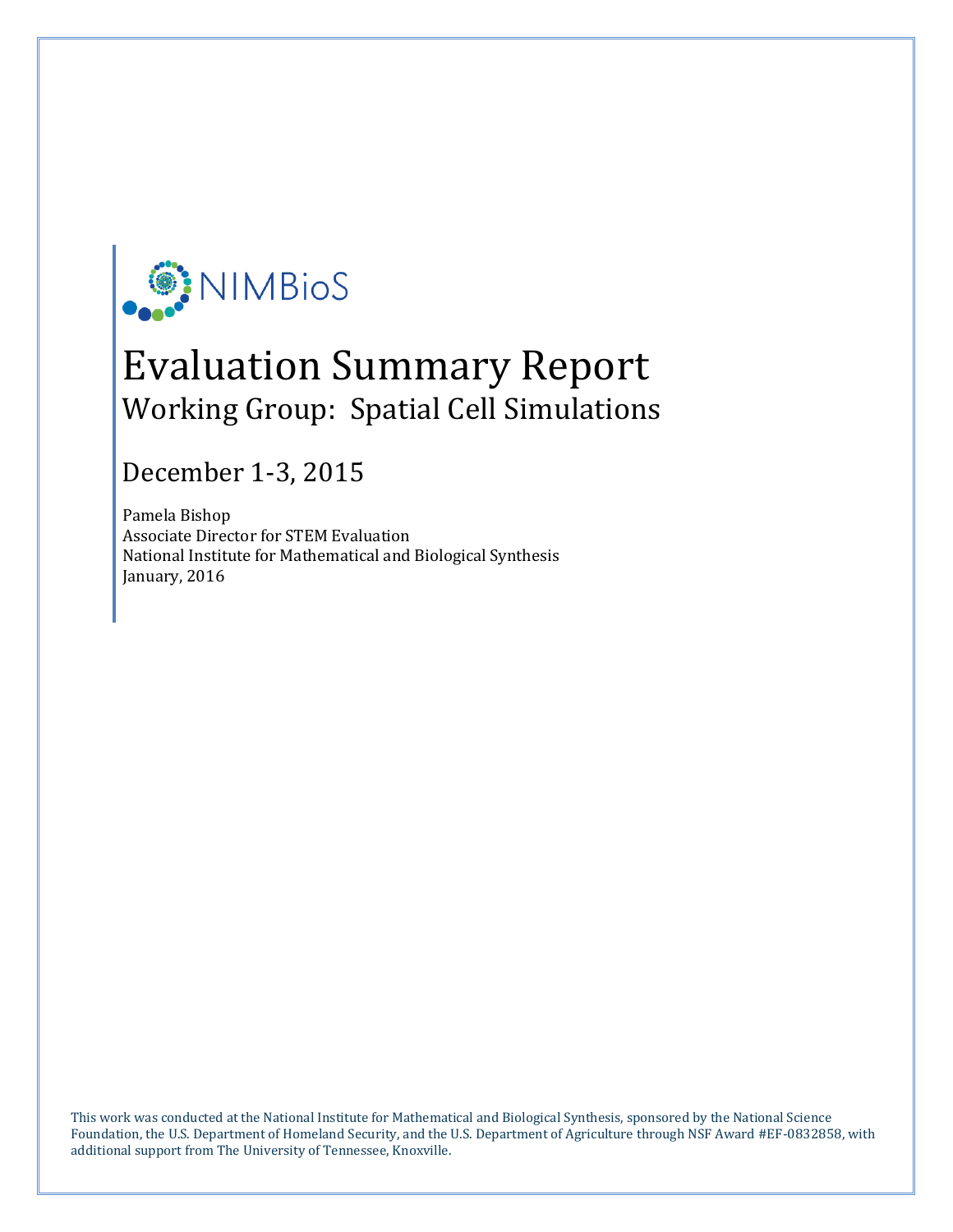*1.* **Please indicate your level of agreement with the following statements.**

### *As a result of participating in this working group, I have a better understanding of:*



*2. Please indicate your level of agreement with the following statements about this working group:*

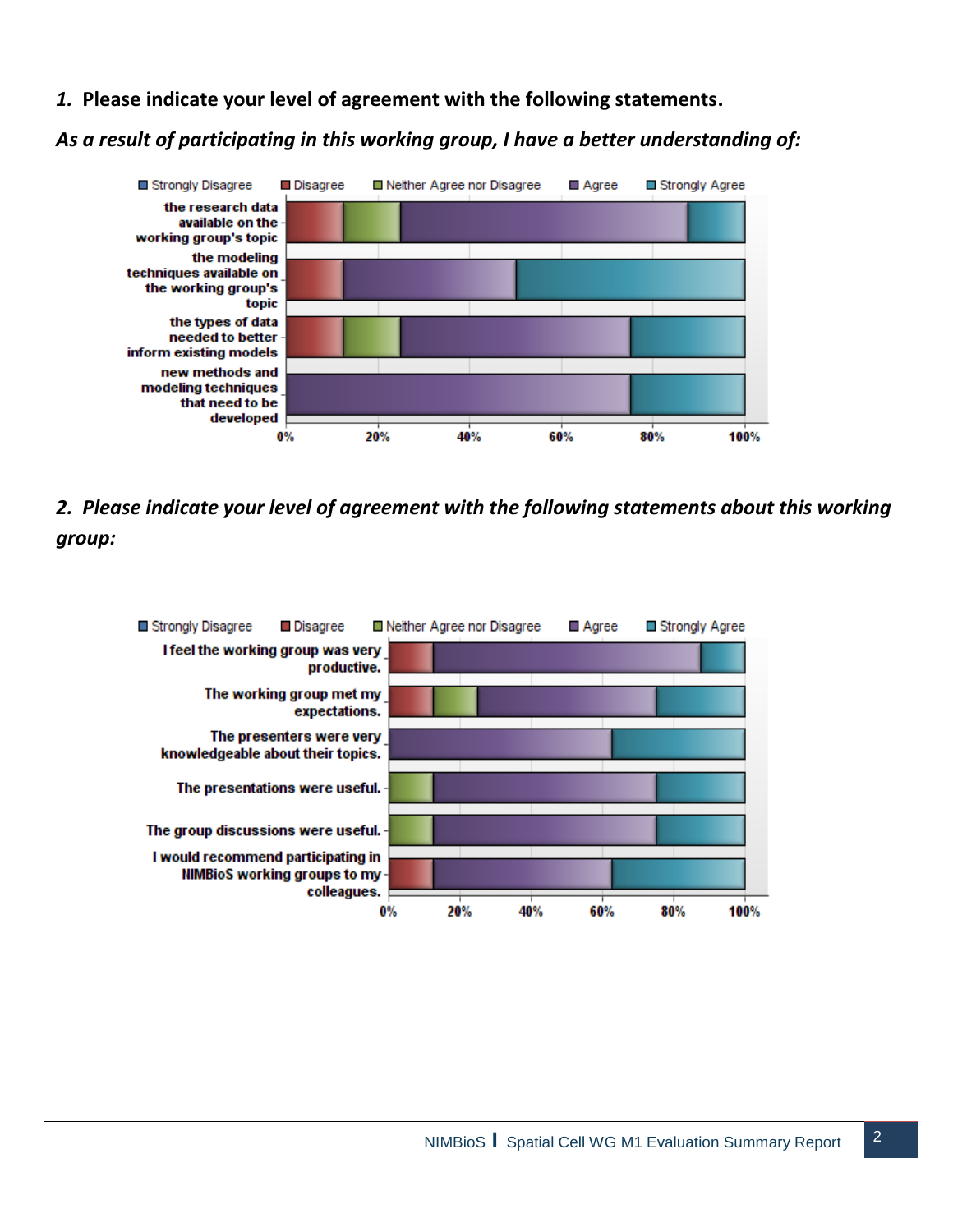### *3. How do you feel about the format of the working group?*



*4. Do you feel the working group made adequate progress, for its first meeting, toward finding a common language across disciplines in the research area?*



#### *Comments:*

*No comments.*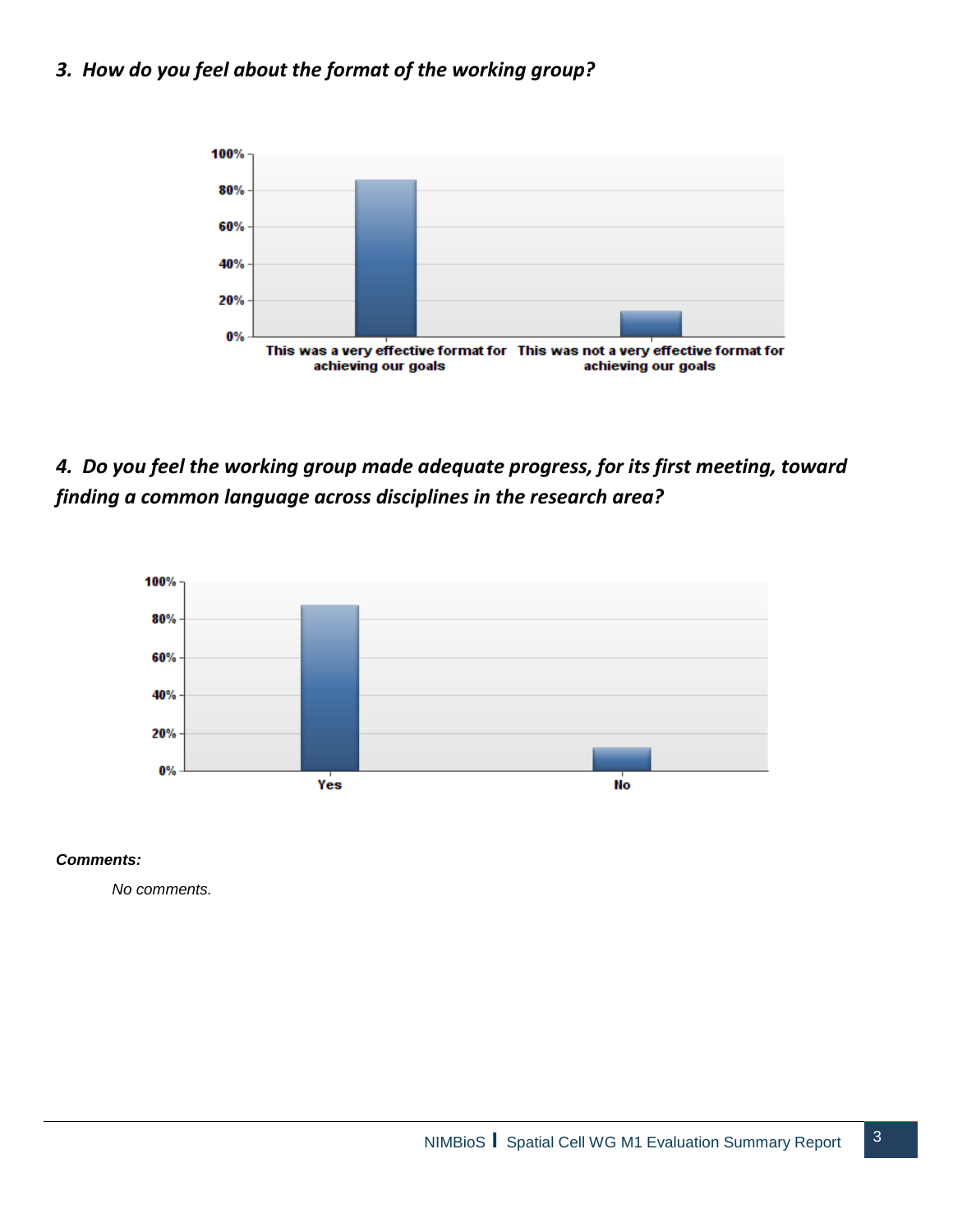*5. Do you feel the participating in the working group helped you understand the research happening in other disciplines in the group's topic area?*



#### *Please explain:*

*The working group needs more biologists. The one biologist was extremely valuable, but we need more. One of the organizers was extremely inflexible and constantly seeks to reframe the discussion on his terms. If he would back down, this group could much more easily come to consensus and move forward.*

### *6. Did you develop unanticipated plans for collaborative research with other working group participants?*



### *Please explain:*

*No comments.*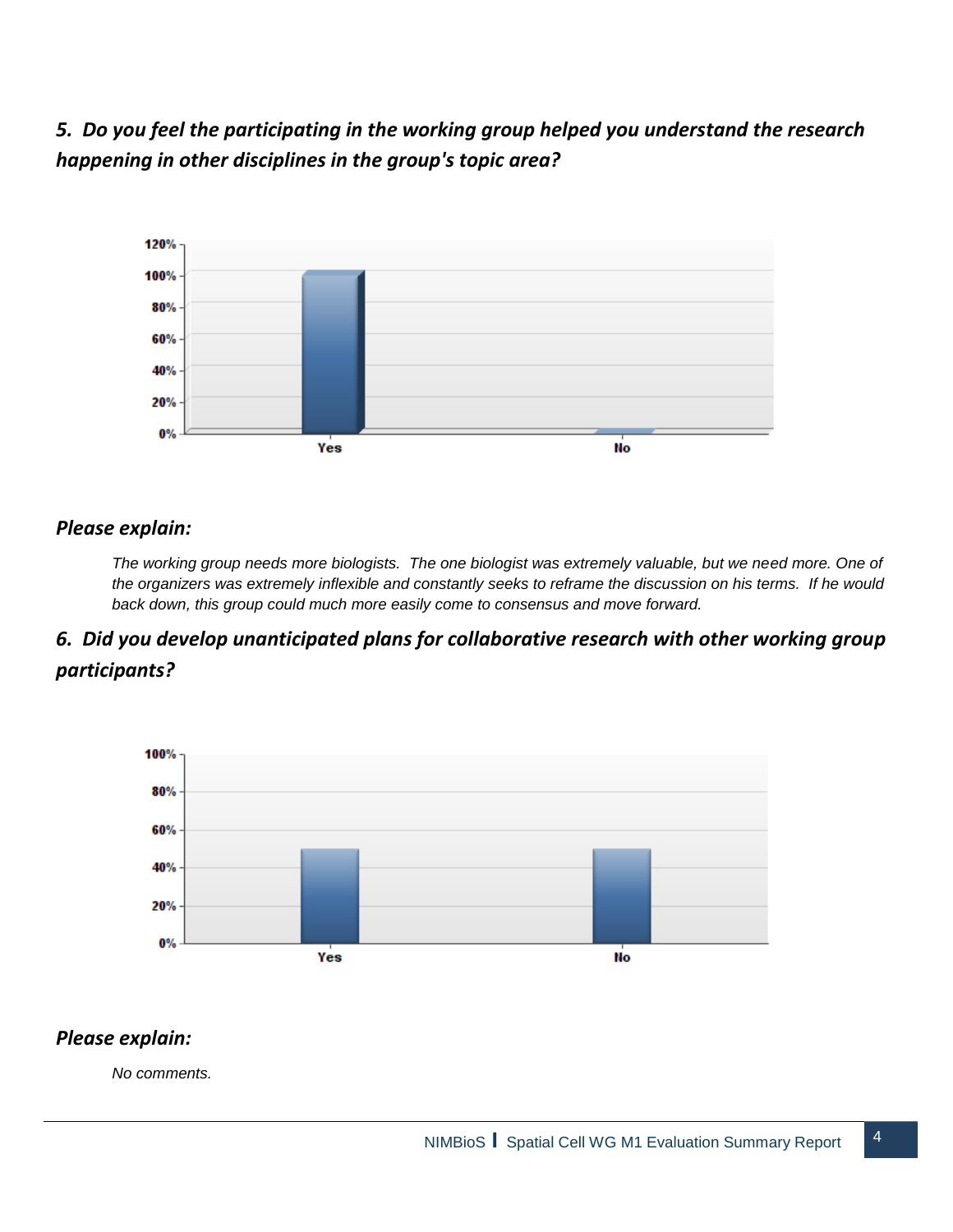### *7. Do you feel that the exchange of ideas that took place during the working group will influence your future research?*



#### *Comments:*

*The group made some progress, but it was a big struggle and overall not very pleasant. If I come back, it will be because I want to get some research work started with the biologist.*

### *8. Do you feel the expectations for the next working group are clear (in the sense that you are leaving this meeting with a good idea of what your contribution will be at the next meeting)?*



#### *Comments:*

*We identified some missing components of spatial models, and a lack of uniform validation approaches/models that I plan on working on.*